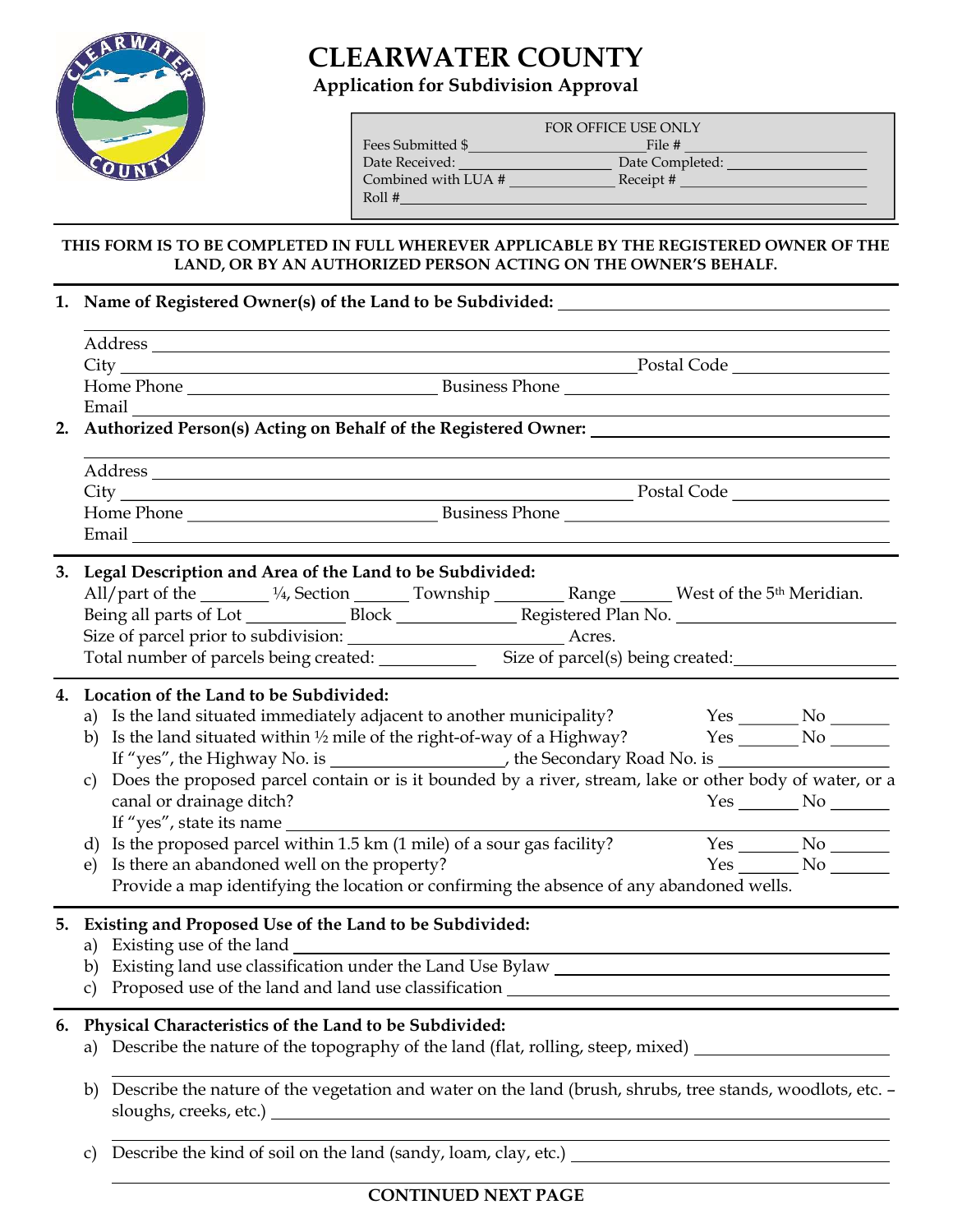#### 7. Existing Buildings and Services on the Land to be Subdivided:

 Describe any buildings and other structures on the land and whether or not they are to be demolished or moved \_\_\_

| List the existing and/or proposed manner of providing water and sewage disposal: __________________                                                                                                        |                                                                                                                                                                                                                                                                                                                                                                                      |  |  |
|------------------------------------------------------------------------------------------------------------------------------------------------------------------------------------------------------------|--------------------------------------------------------------------------------------------------------------------------------------------------------------------------------------------------------------------------------------------------------------------------------------------------------------------------------------------------------------------------------------|--|--|
| land which is used or authorized for use as:<br>a landfill for the disposal of garbage or refuse<br>a)<br>a sewage treatment plant or sewage lagoon<br>b)<br>a confined feeding operation<br>$\mathcal{C}$ | <b>PLEASE INDICATE</b> if the land that is the subject of the subdivision application is situated within 1,000 feet of<br>Yes<br>N <sub>o</sub>                                                                                                                                                                                                                                      |  |  |
| <b>FURTHER INFORMATION TO BE PROVIDED:</b>                                                                                                                                                                 |                                                                                                                                                                                                                                                                                                                                                                                      |  |  |
|                                                                                                                                                                                                            | Name the local paper circulating in the area in which the proposed subdivision is located:                                                                                                                                                                                                                                                                                           |  |  |
| (Subdivision approvals must be advertised in local newspapers)                                                                                                                                             |                                                                                                                                                                                                                                                                                                                                                                                      |  |  |
| site inspection in connection with my application for subdivision approval.<br>Owner's Signature                                                                                                           | <b>RIGHT OF ENTRY - I</b> hereby authorize Clearwater County to enter my land for the purpose of conducting a<br>Date                                                                                                                                                                                                                                                                |  |  |
|                                                                                                                                                                                                            |                                                                                                                                                                                                                                                                                                                                                                                      |  |  |
| AUTHORIZATION, if applicable, to act on behalf of the registered landowner:                                                                                                                                |                                                                                                                                                                                                                                                                                                                                                                                      |  |  |
| my (our) behalf on matters pertaining to this application for subdivision approval.                                                                                                                        | to act on                                                                                                                                                                                                                                                                                                                                                                            |  |  |
| Owner's Signature                                                                                                                                                                                          | Date                                                                                                                                                                                                                                                                                                                                                                                 |  |  |
| Registered Owner or person Acting on Behalf of the Owner:                                                                                                                                                  |                                                                                                                                                                                                                                                                                                                                                                                      |  |  |
|                                                                                                                                                                                                            | I, $\frac{1}{2}$ (full name in capitals) hereby certify that: (Check one) $\Box$ I am the registered owner; or $\Box$ I am authorized to act on the<br>behalf of the registered owner; and that the information given on this form is full and complete and is, to the<br>best of my knowledge, a true statement of the facts relating to this application for subdivision approval. |  |  |
| Signature                                                                                                                                                                                                  | Date                                                                                                                                                                                                                                                                                                                                                                                 |  |  |

This personal information is being collected under the authority of the Municipal Government Act, Being Chapter M-26, R.S.A. 2000 and will be used to process the subdivision application. It is protected by the privacy provisions of the Freedom of Information and Protection of Privacy Act, Chapter F25, RSA, 2006. If you have any questions about the collection of this personal information, please contact Clearwater County, P.O. Box 550, 4340 – 47 Ave, Rocky Mountain House, AB T4T 1A4.